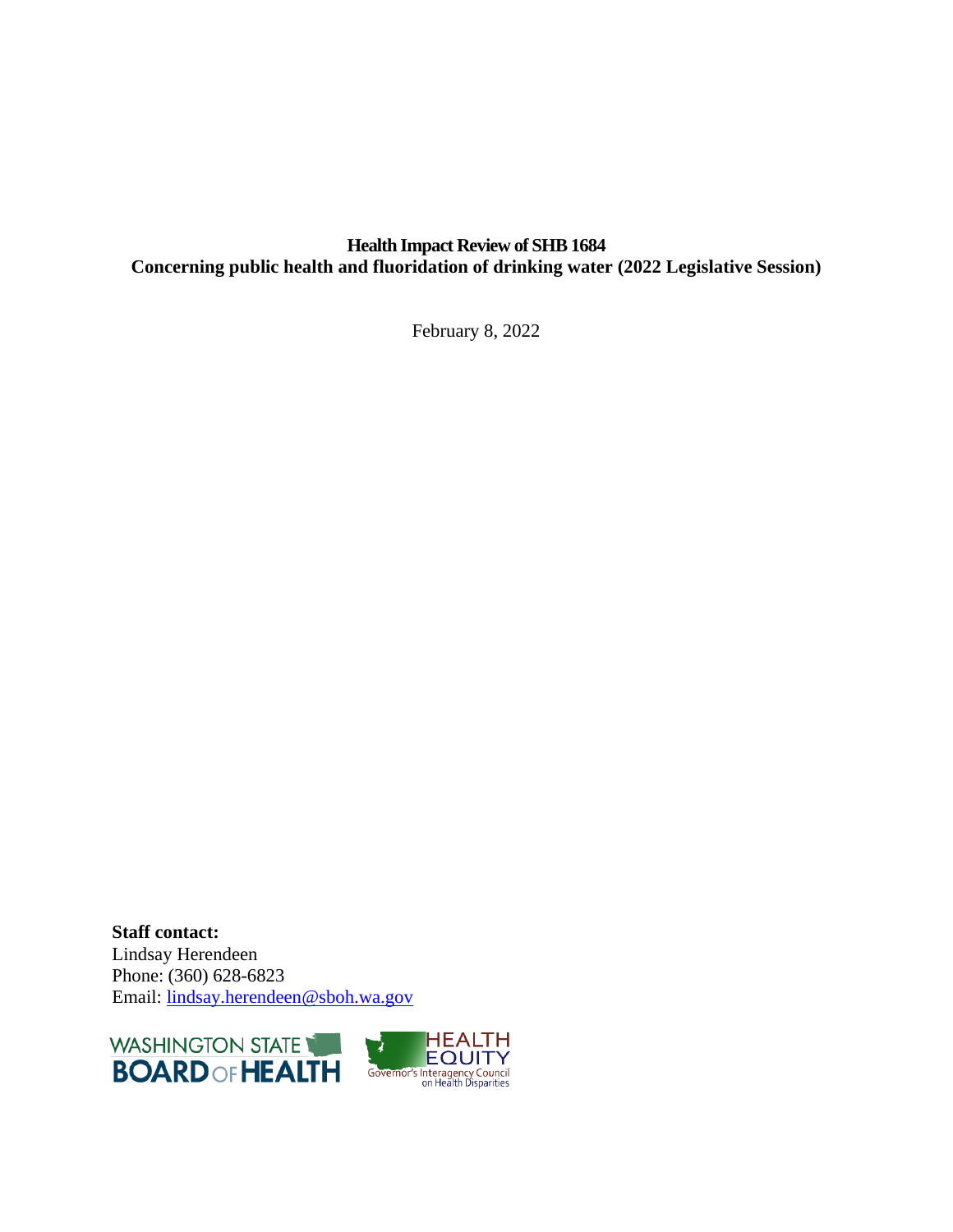#### **Full review**

The full Health Impact Review report is available at: <https://sboh.wa.gov/Portals/7/Doc/HealthImpactReviews/HIR-2022-04-HB1684.pdf>

#### **Acknowledgements**

We would like to thank the key informants who provided consultation and technical support during this Health Impact Review.

### **Contents**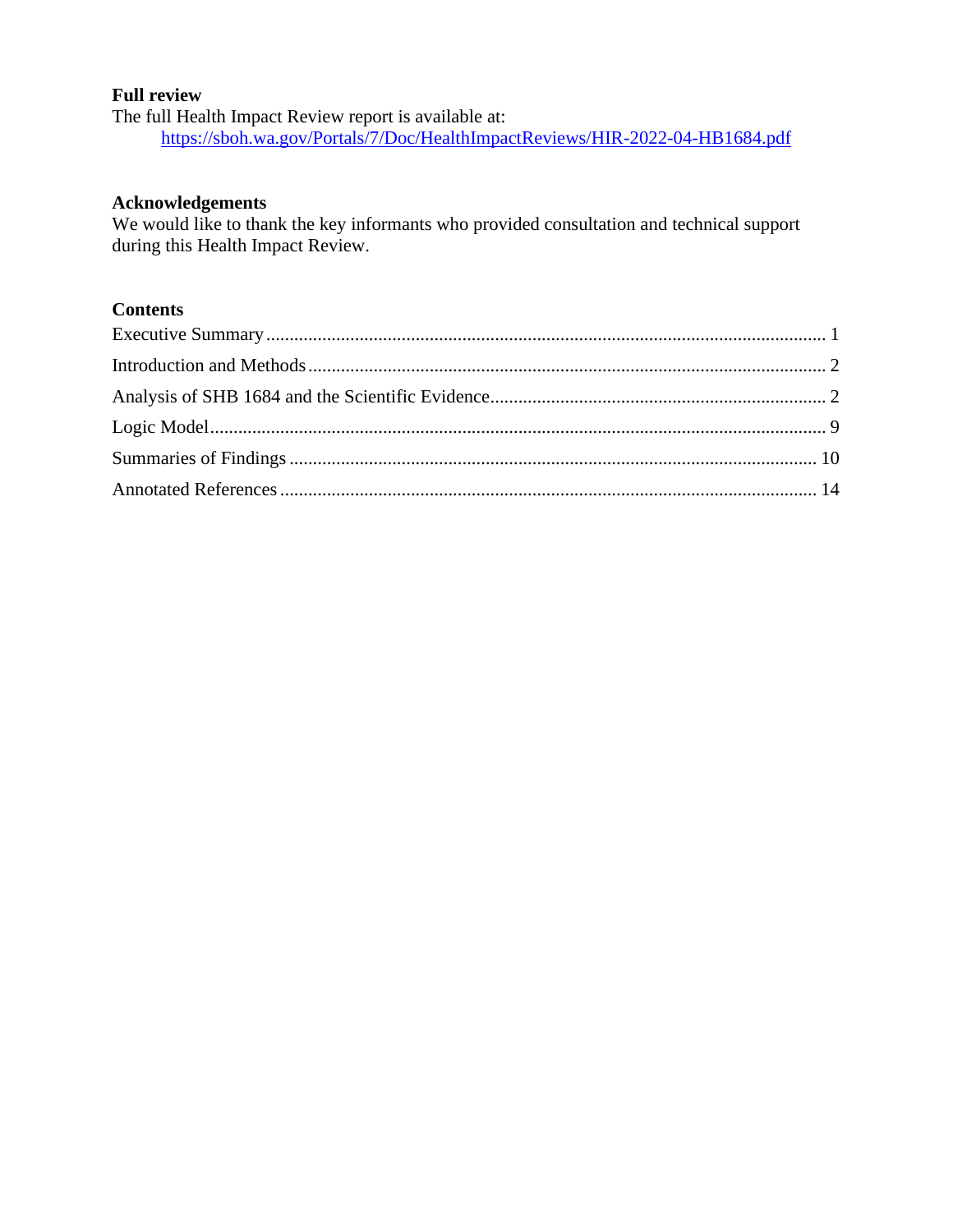### **Executive Summary SHB 1684, Concerning public health and fluoridation of drinking water (2022 Legislative Session)**

**Evidence indicates that SHB 1684 would likely result in Group A Water Systems serving 5,000 or more people per day that do not fluoridate conducting a cost analysis of community water fluoridation as part of water system planning, which would likely have no impact on community water fluoridation. The bill would also likely result in specified water systems seeking public health information and notifying customers prior to discontinuing community water fluoridation, and it is unclear how this would impact a water system's decision to discontinue or continue fluoridation. Based on these findings, the pathway to health impacts could not be completed.**

### **BILL INFORMATION**

**Sponsors:** Harris, Bateman, Fitzgibbon, Leavitt, Cody, Macri, Simmons, Pollet, Riccelli

### **Summary of Bill:**

- Requires Group A Water Systems that serve 5,000 or more people per day and that do not currently fluoridate to conduct an analysis of the cost to design, install, operate, and maintain community water fluoridation when the system engages in water system planning. Allows other Group A water systems to elect into this requirement.
- Requires State Board of Health (SBOH) to adopt rules to support water systems to include community water fluoridation.
- Requires Washington State Department of Health (DOH) to create a program (subject to the availability of appropriated funding) within the Office of Drinking Water to provide engineering assistance to water systems related to upgrades, modifications, or expansions to implement or upgrade a community water fluoridation system, as long as the water system includes an engineering analysis. Allows DOH to receive funding from private sources to assist with this program.
- Requires Group A Water Systems that serve 5,000 or more people per day considering discontinuation of community water fluoridation to seek public health information from DOH and local health jurisdictions and to notify customers of this intention at least 90 days prior to a vote or decision to discontinue fluoridation. Allows other Group A water systems to elect into this requirement.
- Directs DOH to conduct an oral health equity assessment and provide recommendations to increase access to community water fluoridation to the Legislature by June 30, 2023.

### **HEALTH IMPACT REVIEW**

#### **Summary of Findings:**

This Health Impact Review found the following evidence for provisions in SHB 1684: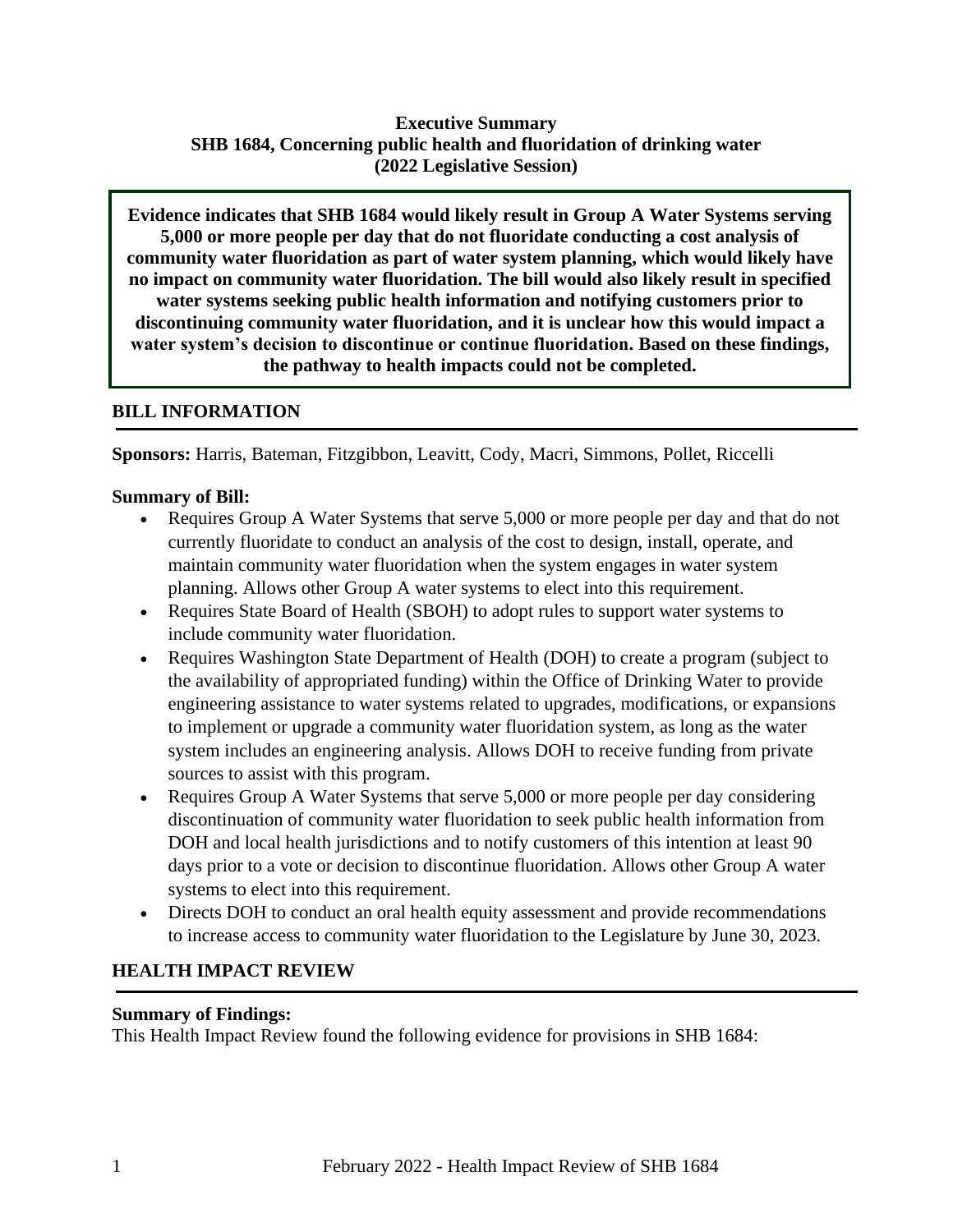#### *Pathway 1: Cost analysis for community water fluoridation*

- **Informed assumption** that requiring Group A Water Systems serving 5,000 or more people per day and that do not currently fluoridate to conduct an analysis of the cost to design, install, operate, and maintain community water fluoridation as part of water system planning would result in water systems conducting this cost analysis. This assumption is based on information from key informants representing water systems.
- **Informed assumption** that water systems conducting a cost analysis of community water fluoridation as part of water system planning would have no impact on community water fluoridation. This assumption is based on information from key informants representing water systems. Therefore, the pathway to health impacts could not be completed.

#### <span id="page-3-0"></span>*Pathway 2: Customer notification*

- **Informed assumption** that requiring Group A Water Systems serving 5,000 or more people per day to seek public health information and notify customers 90 days prior to a vote or decision to discontinue community water fluoridation would result in water systems taking these actions before discontinuing community water fluoridation. This assumption is based on information from key informants representing water systems.
- **Unclear evidence** how seeking public health information and notifying customers 90 days prior to a vote or decision to discontinue community water fluoridation would impact a water system's decision to discontinue or continue fluoridation due to variations in water system governance and political and community contexts. Therefore, the pathway to health impacts could not be completed.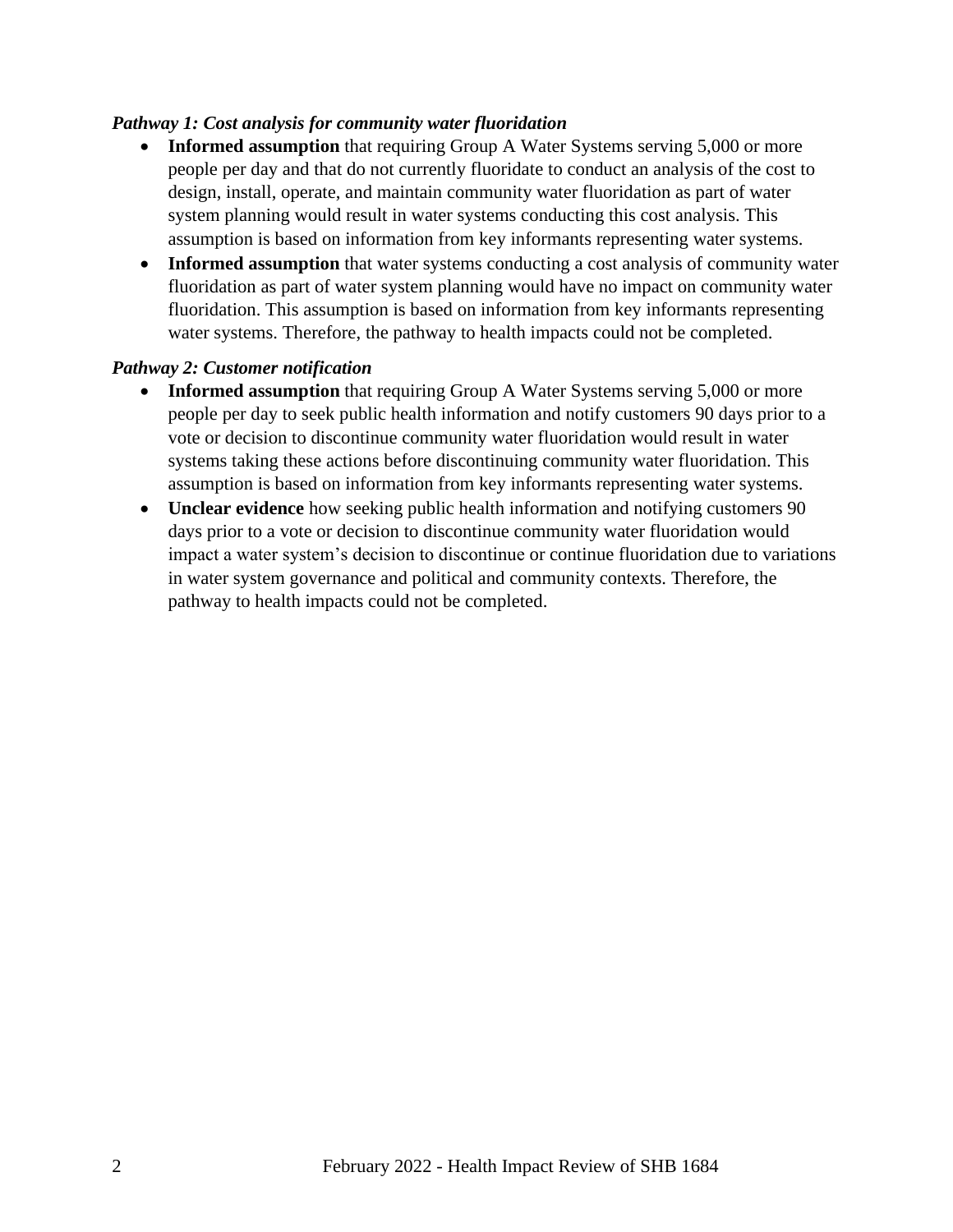#### **Introduction and Methods**

<span id="page-4-0"></span>A Health Impact Review is an analysis of how a proposed legislative or budgetary change will likely impact health and health disparities in Washington State [\(RCW 43.20.285\)](http://apps.leg.wa.gov/rcw/default.aspx?cite=43.20.285). For the purpose of this review 'health disparities' have been defined as differences in disease, death, and other adverse health conditions that exist between populations [\(RCW 43.20.270\)](http://apps.leg.wa.gov/rcw/default.aspx?cite=43.20.270). Differences in health conditions are not intrinsic to a population; rather, inequities are related to social determinants (e.g., access to healthcare, economic stability, racism). This document provides summaries of the evidence analyzed by State Board of Health staff during the Health Impact Review of Substitute House Bill 1684 [\(SHB 1684\)](https://app.leg.wa.gov/billsummary?BillNumber=1684&Year=2021&Initiative=false).

Staff analyzed the content of SHB 1684 and created a logic model depicting possible pathways leading from the provisions of the bill to health outcomes. We consulted with experts and contacted key informants about the provisions and potential impacts of the bill. We conducted an objective review of published literature for each pathway using databases including PubMed, Google Scholar, and University of Washington Libraries. We evaluated evidence using set criteria and determined a strength-of-evidence for each step in the pathway. More information about key informants and detailed methods are available upon request.

The following pages provide a detailed analysis of the bill, including the logic model, summaries of evidence, and annotated references. The logic model is presented both in text and through a flowchart (Figure 1). The logic model includes information on the strength-of-evidence for each pathway. The strength-of-evidence has been established using set criteria and summarized as:

- **Very strong evidence:** There is a very large body of robust, published evidence and some qualitative primary research with all or almost all evidence supporting the association. There is consensus between all data sources and types, indicating that the premise is well accepted by the scientific community.
- **Strong evidence:** There is a large body of published evidence and some qualitative primary research with the majority of evidence supporting the association, though some sources may have less robust study design or execution. There is consensus between data sources and types.
- A fair amount of evidence: There is some published evidence and some qualitative primary research with the majority of evidence supporting the association. The body of evidence may include sources with less robust design and execution and there may be some level of disagreement between data sources and types.
- **Expert opinion:** There is limited or no published evidence; however, rigorous qualitative primary research is available supporting the association, with an attempt to include viewpoints from multiple types of informants. There is consensus among the majority of informants.
- **Informed assumption:** There is limited or no published evidence; however, some qualitative primary research is available. Rigorous qualitative primary research was not possible due to time or other constraints. There is consensus among the majority of informants.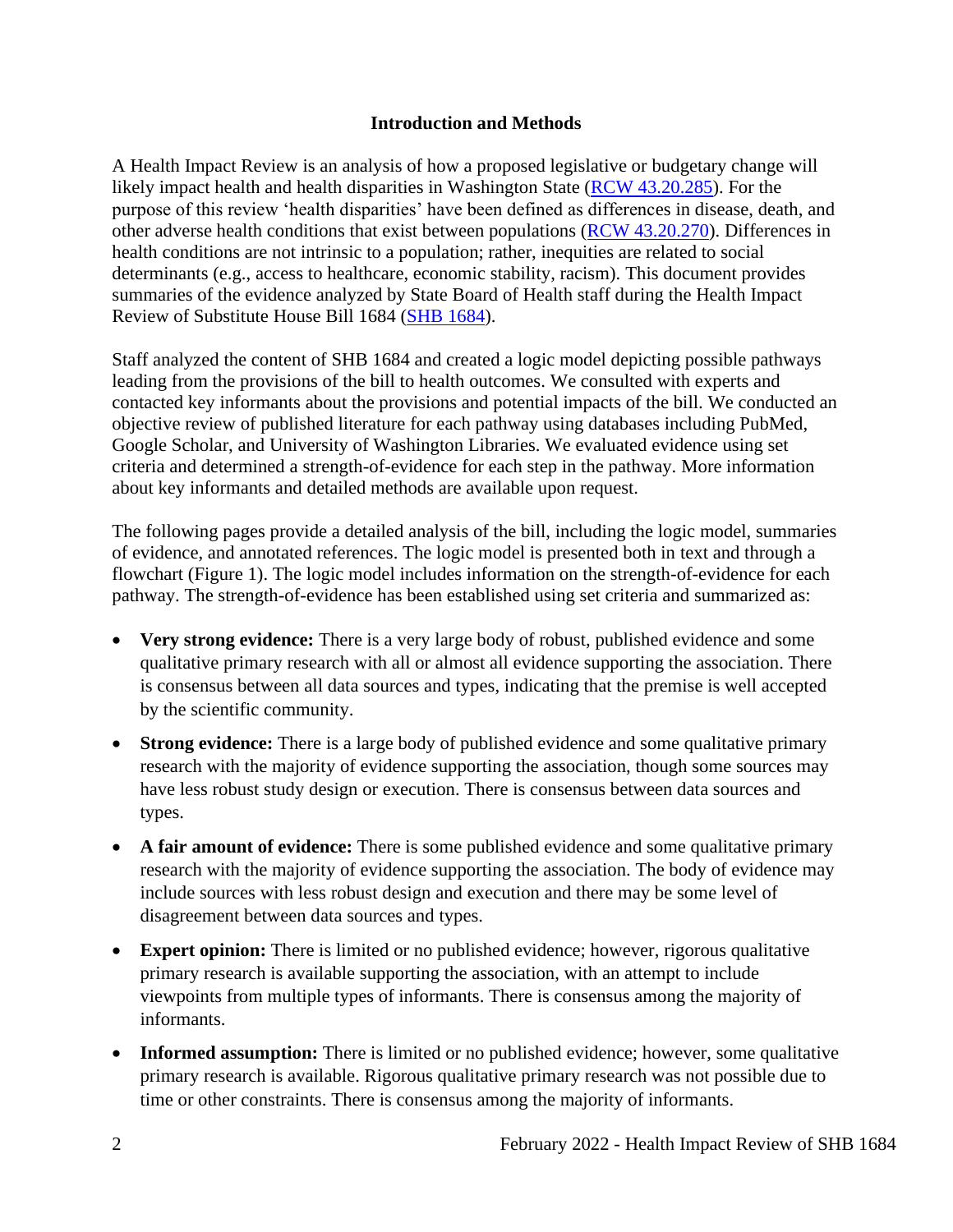- **No association:** There is some published evidence and some qualitative primary research with the majority of evidence supporting no association or no relationship. The body of evidence may include sources with less robust design and execution and there may be some level of disagreement between data sources and types.
- **Not well researched:** There is limited or no published evidence and limited or no qualitative primary research and the body of evidence has inconsistent or mixed findings, with some supporting the association, some disagreeing, and some finding no connection. There is a lack of consensus between data sources and types.
- **Unclear:** There is a lack of consensus between data sources and types, and the directionality of the association is ambiguous due to potential unintended consequences or other variables.

This review was completed during Legislative Session and was subject to the 10-day turnaround required in statute. This review was subject to time constraints, which influenced the scope of work for this review. The annotated references are only a representation of the evidence and provide examples of current research. In some cases, only a few review articles or meta-analyses are referenced. One article may cite or provide analysis of dozens of other articles. Therefore, the number of references included in the bibliography does not necessarily reflect the strength-ofevidence. In addition, some articles provide evidence for more than one research question, so are referenced multiple times.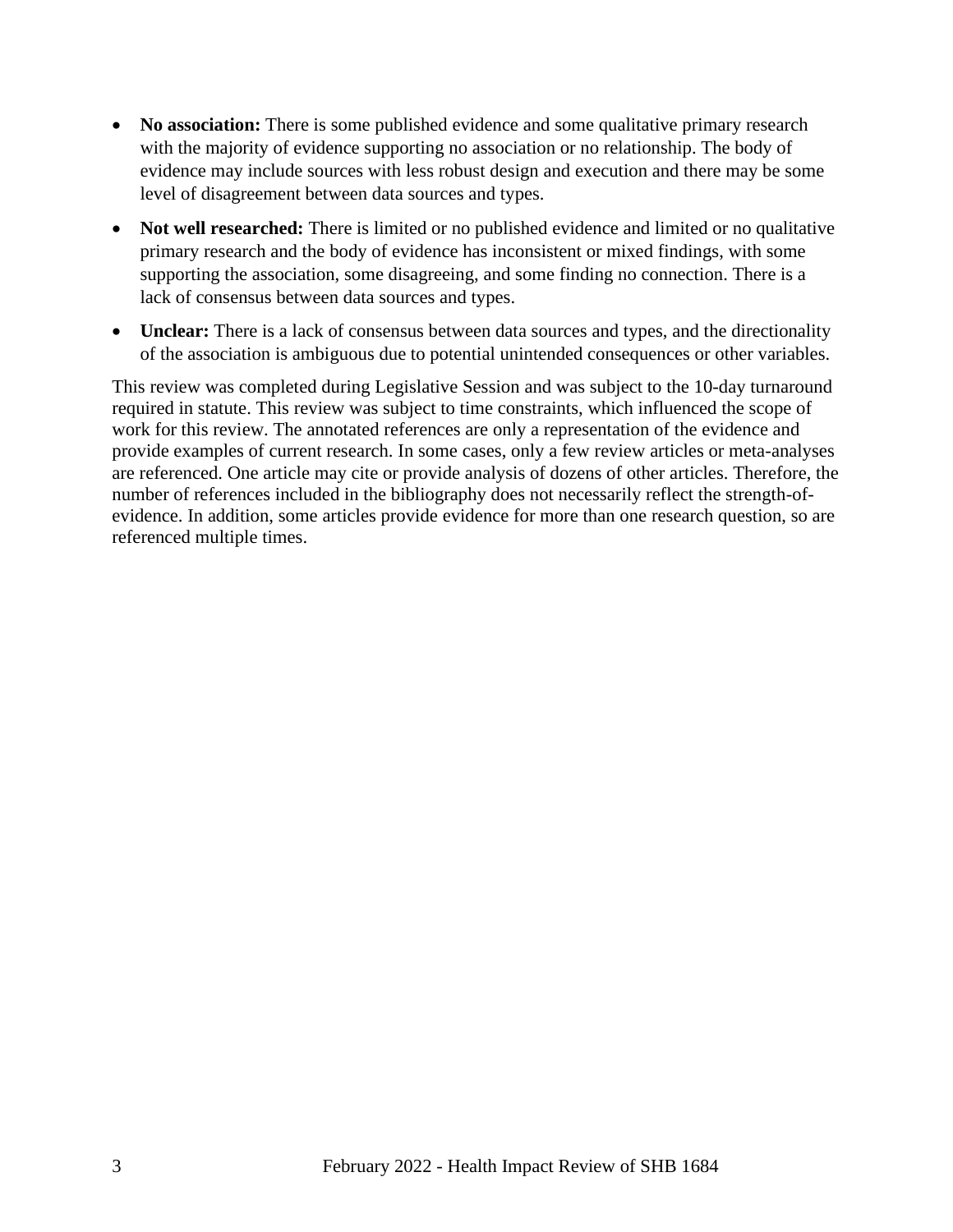### **Analysis of SHB 1684 and the Scientific Evidence**

### **Summary of relevant background information**

- Fluoride is a naturally-occurring mineral commonly found in soil, water, and plants.<sup>1</sup> People typically consume fluoride from fluoridated drinking water, foods and beverages prepared with fluoridated drinking water, and toothpaste and other dental products that contain fluoride.<sup>1</sup>
- The 1974 Safe Drinking Water Act (SDWA) regulates public drinking water supplies to protect public health.<sup>2</sup> The SDWA authorized the U.S. Environmental Protection Agency (U.S. EPA) "to set national health-based standards for drinking water to protect against both naturally-occurring and man-made contaminants that may be found in drinking water $"$ <sup>2</sup>
	- o Under the SDWA, fluoride is regulated as an inorganic chemical contaminant, with a maximum contaminant level (MCL) of 4 milligrams per liter (mg/L) to protect human health.<sup>3</sup> MCLs are enforceable under federal regulations.<sup>3</sup>
	- o Community water fluoridation is not required under federal law.
- The U.S. Public Health Service's (PHS) recommended fluoride concentration in drinking water is 0.7 mg/L "to prevent tooth decay in children and adults while reducing the risks for children to develop dental fluorosis."<sup>4</sup> This concentration was updated in 2015.<sup>4</sup> The PHS recommendation is not an enforceable federal regulation.<sup>4</sup>
	- o Healthy People 2030 states that, "[f]luoride can stop or even reverse the tooth decay process — it can help re-mineralize tooth surfaces and prevent cavities from forming."<sup>5</sup> According to the Surgeon General's 2021 report *Oral Health in America: Advances and Challenges*, "[a]lthough dental caries is largely preventable, if untreated it can lead to pain, inflammation, and the spread of infection to bone and soft tissue." <sup>6</sup> Dental caries are one of the most common chronic diseases across the lifespan.6,7
- Under [RCW 43.20.050,](https://apps.leg.wa.gov/RCW/default.aspx?cite=43.20.050) the Washington State Board of Health (SBOH) has the authority to maintain the state's rules related to public drinking water systems, including requirements that Group A Water Systems must meet to provide safe and reliable public drinking water and to protect public health.
	- o [WAC 246-290-460](https://app.leg.wa.gov/WAC/default.aspx?cite=246-290-460&pdf=true) pertains to the fluoridation of drinking water.<sup>8</sup> In 2016, SBOH updated the rule to reflect the updated 0.7 mg/L recommended fluoride concentration. The rule sets related requirements for monitoring, record keeping, and reporting.<sup>8</sup> The rule specifies that water systems must obtain approval from the Washington State Department of Health (DOH) before implementing community water fluoridation and notify DOH before discontinuing fluoridation.<sup>8</sup>
- Community water fluoridation is not required in Washington State.<sup>9</sup>
- [Chapter 70A.125 RCW](https://app.leg.wa.gov/RCW/default.aspx?cite=70A.125&full=true#:~:text=RCW%2070A.125.030%20Public%20health%20emergencies%20%E2%80%94%20Violations%20%E2%80%94,are%20determined%20to%20be%20a%20public%20health%20emergency.) specifies that public drinking water systems must comply with all applicable federal, state, and local rules.<sup>10</sup> The statute outlines requirements for public drinking water systems, including planning for operating, maintenance, and future growth of public water system facilities.<sup>10</sup> The rule defines a public water system as "any system, excluding a system serving only one single-family residence and a system with four or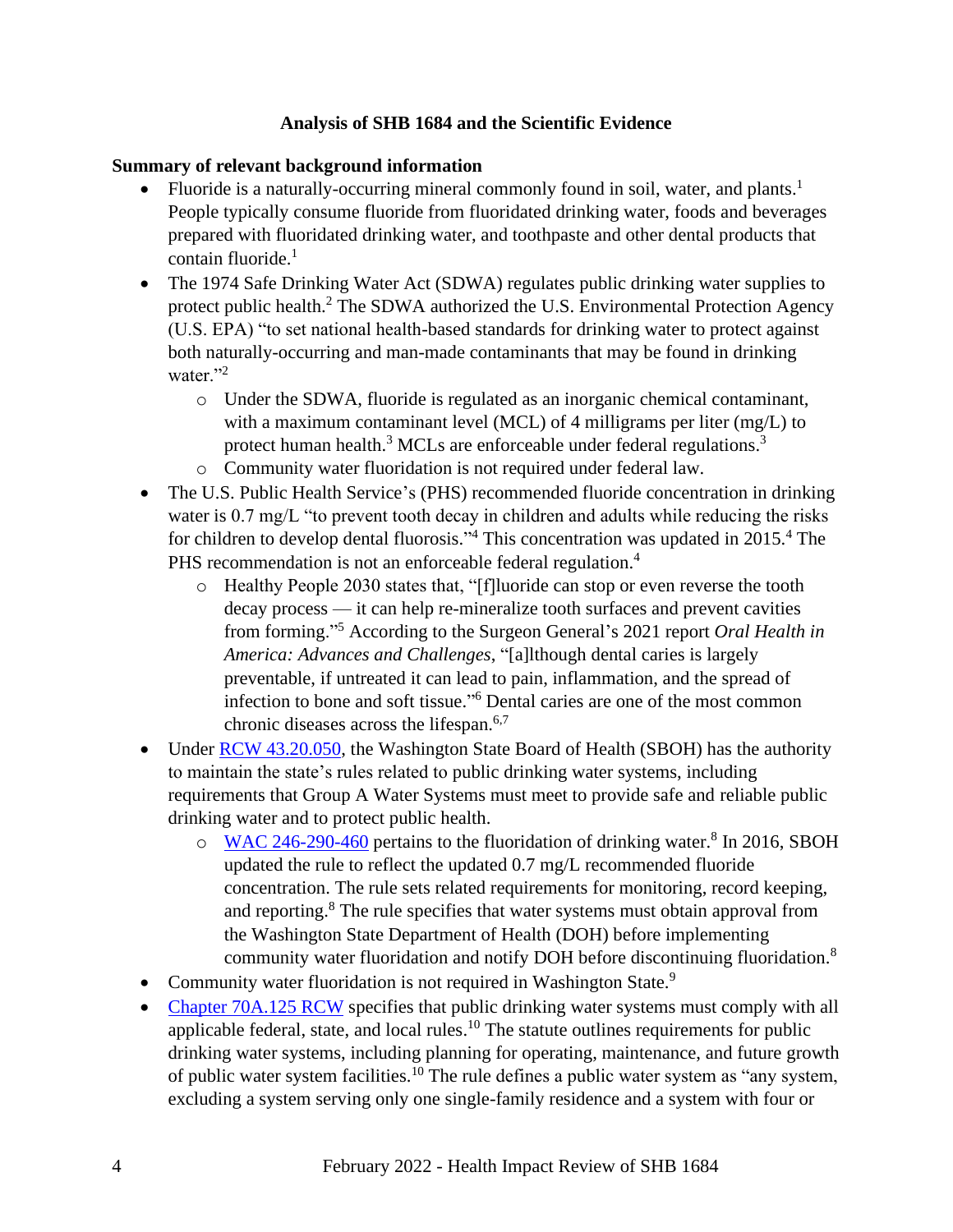fewer connections all of which serve residences on the same farm, providing water for human consumption through pipes or other constructed conveyances."<sup>10</sup> Further:

- o Group A Water Systems are those "with [15] or more service connections, regardless of the number of people; or a system serving an average of [25] or more people per day for [60] or more days within a calendar year, regardless of the number of service connections; or a system serving [1,000] or more people for [2] or more consecutive days."<sup>10</sup>
- o Group B Water Systems are those that do not meet the definition of a Group A Water System.<sup>10</sup>
- [WAC 246-290-100](https://app.leg.wa.gov/wac/default.aspx?cite=246-290-100) requires a Group A community water system to submit a Water System Plan (WSP) if it serves 1,000 or more connections, is a new Group A Water System, or proposes changes to expand or increase connections or geography not previously approved.<sup>11</sup> The purpose of a WSP is to demonstrate system capacity as defined in WAC 246-290-010, explain how the water system will address present and future needs, and establish eligibility for funding.<sup>11</sup>
- Four states require notification of the public or customers prior to discontinuing community water fluoridation:
	- $\circ$  Iowa (House File 390, effective 2021)<sup>12</sup> and Missouri (Chapter 640.136, effective  $2016$ <sup>13</sup> require a water system to notify customers 90 days prior to taking a vote or action to discontinue community water fluoridation.
	- o Tennessee (Code § 68-221-708, effective 2019) requires a water system to notify customers 30 days prior to a vote to discontinue community water fluoridation.<sup>14</sup>
	- o New York State (N.Y. Public Health § 1100-a, effective 2015) requires a water system to notify the public prior to discontinuing community water fluoridation and to provide justification for discontinuing fluoridation, available alternatives to fluoridation, and a summary of public health information.<sup>15</sup>

# **Summary of SHB 1684**

- Requires Group A Water Systems that serve 5,000 or more people per day and that do not currently fluoridate to conduct an analysis of the cost to design, install, operate, and maintain community water fluoridation when the system engages in water system planning. Allows other Group A water systems to elect into this requirement.
- Requires SBOH to adopt rules to support water systems to include community water fluoridation. Rules must specify the:
	- o Recommended fluoride concentration to be maintained by the water system; and
	- o Procedures to maintain the recommended concentration of fluoride, including treatment facilities; cost-benefit analysis of start-up costs; recordkeeping, reporting, and testing requirements; and enforcement procedures.
- Requires DOH to create a program (subject to the availability of appropriated funding) within the Office of Drinking Water to provide engineering assistance to water systems related to upgrades, modifications, or expansions to implement or upgrade a community water fluoridation system, as long as the water system includes an engineering analysis. Allows DOH to receive funding from private sources to assist with this program.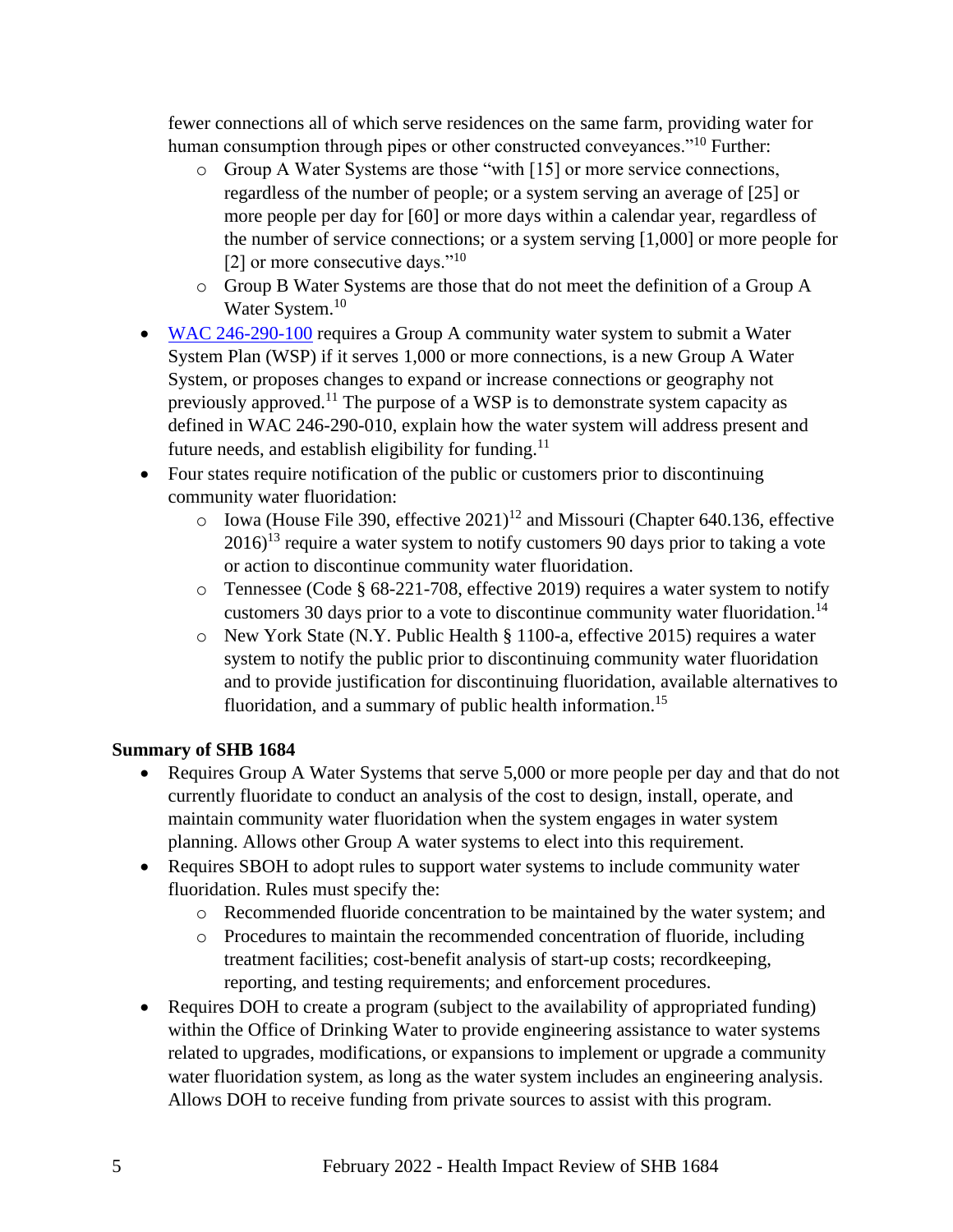- Requires Group A Water Systems that serve 5,000 or more people per day considering discontinuation of community water fluoridation to seek public health information from DOH and local health jurisdictions and to notify customers of this intention at least 90 days prior to a vote or decision to discontinue fluoridation. Allows other Group A water systems to elect into this requirement.
	- o Specifies that public notification must include language approved by DOH about the public health impacts of fluoride and be disseminated through radio, television, newspaper, mail, electronic means, or any combination of methods.
	- o States that any water system that violates notification requirements must continue community water fluoridation until provisions are met.
- Directs DOH to conduct an oral health equity assessment and provide recommendations to increase access to community water fluoridation to the Legislature by June 30, 2023.

#### **Health impact of SHB 1684**

Evidence indicates that SHB 1684 would likely result in Group A Water Systems serving 5,000 or more people per day that do not fluoridate conducting a cost analysis of community water fluoridation as part of water system planning, which would likely have no impact on community water fluoridation. The bill would also likely result in specified water systems seeking public health information and notifying customers prior to discontinuing community water fluoridation, and it is unclear how this would impact a water system's decision to discontinue or continue fluoridation. Based on these findings, the pathway to health impacts could not be completed.

#### **Pathway to health impacts**

The potential pathway leading from the provisions of SHB 1684 to decreased health inequities are depicted in Figure 1.

#### *Pathway 1: Cost analysis for community water fluoridation*

We have made the informed assumption that requiring Group A Water Systems serving 5,000 or more people per day and that do not currently fluoridate to conduct an analysis of the cost to design, install, operate, and maintain community water fluoridation as part of water system planning would result in water systems conducting this cost analysis. We have also made the informed assumption that water systems conducting a cost analysis of community water fluoridation as part of water system planning would have no impact on community water fluoridation. Both assumptions are based on information from key informants representing water systems. Since we have made the informed assumption that conducting a cost analysis would not impact community water fluoridation, the pathway to health impacts could not be completed.

#### *Pathway 2: Customer notification*

We have also made the informed assumption that requiring Group A Water Systems serving 5,000 or more people per day to seek public health information and notify customers 90 days prior to a vote or decision to discontinue community water fluoridation would result in water systems taking these actions before discontinuing community water fluoridation. This assumption is based on information from key informants representing water systems. There is unclear evidence how seeking public health information and notifying customers 90 days prior to a vote or decision to discontinue community water fluoridation would impact a water system's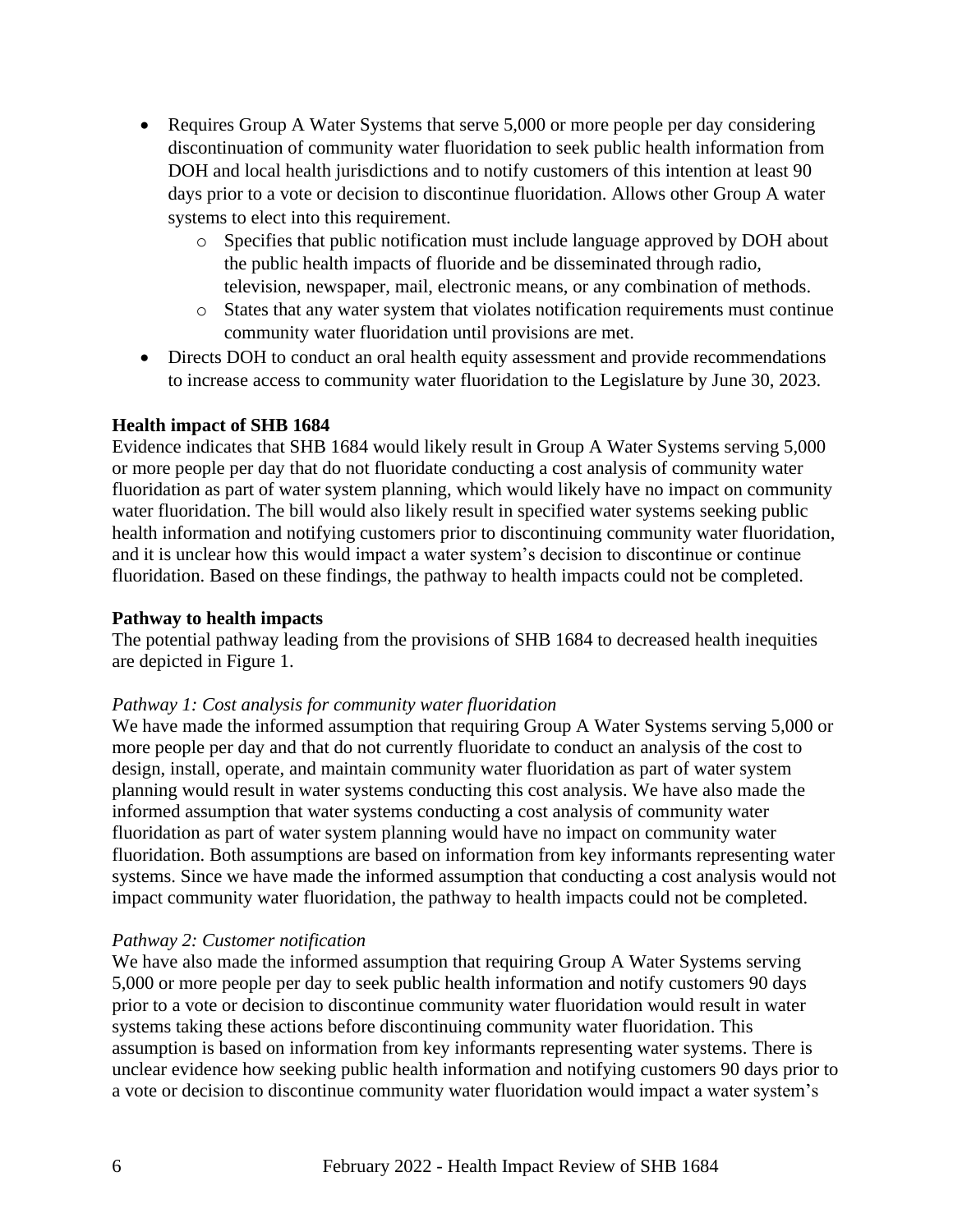decision to discontinue or continue fluoridation due to variations in water system governance and political and community contexts. Since it is unclear how seeking public health information and notifying customers would impact a water system's decision to continue or discontinue fluoridation, the pathway to health impacts could not be completed.

### **Scope**

Due to time limitations, we only researched the most direct connections between provisions of the bill and health inequities and did not explore the evidence for all possible pathways. For example, we did not evaluate potential impacts related to:

- o Costs related to SBOH rulemaking.
- o Requirements that DOH create a program to provide engineering technical assistance related to fluoridation implementation. SHB 1684 stipulates that this provision is subject to the appropriation of funds and that water systems would need to provide an engineering analysis to work with DOH in this capacity. DOH currently provides technical assistance for water systems, especially to support water systems as they prepare for and complete water system planning (personal communication, DOH, February 2022).
- o Requirements that DOH conduct an oral health equity assessment.

### **Magnitude of impact**

SHB 1684 would impact Group A Water Systems serving 5,000 or more people per day. Other Group A Water Systems would be able to elect to meet requirements in the bill. Therefore, SHB 1684 has the potential to impact all Group A state-regulated water systems in Washington State. Provisions of the bill would not apply to Group B Water Systems, tribal water systems, or private water supplies.

There are 17,657 water systems in Washington State; 4,146 of these systems are Group A Water Systems (unpublished data, DOH, February 2022). Of the 4,146 Group A Water Systems:

- 2,216 are community water systems (i.e., with [15] or more service connections, regardless of the number of people);
- 1,615 are transient, non-community water systems (i.e., serving 25 or more people per day for 60 or more days within a calendar year or 1,000 or more people for 2 or more consecutive days [e.g., a gas station, campground, fairground]); and,
- 315 are non-transient, non-community water systems (i.e., serving 25 or more of the same people per day for 180 or more days within a calendar year, regardless of the number of service connections [e.g., a school]) (unpublished data, DOH, February 2022).

There are 160 Group A Water Systems serving 5,000 or more people per day in Washington State. These systems serve a total of 5,732,548 people (74% of the state population) (unpublished data, DOH, February 2022). Of these Group A Water Systems, 64 systems (40%) provide fluoridated water to their customers (unpublished data, DOH, February 2022). Specifically, 41 water systems operate a community water fluoridation system and 23 additional water systems receive fluoridated water through intertie systems (i.e., purchasing water from another system that fluoridates) (unpublished data, DOH, February 2022). Combined, these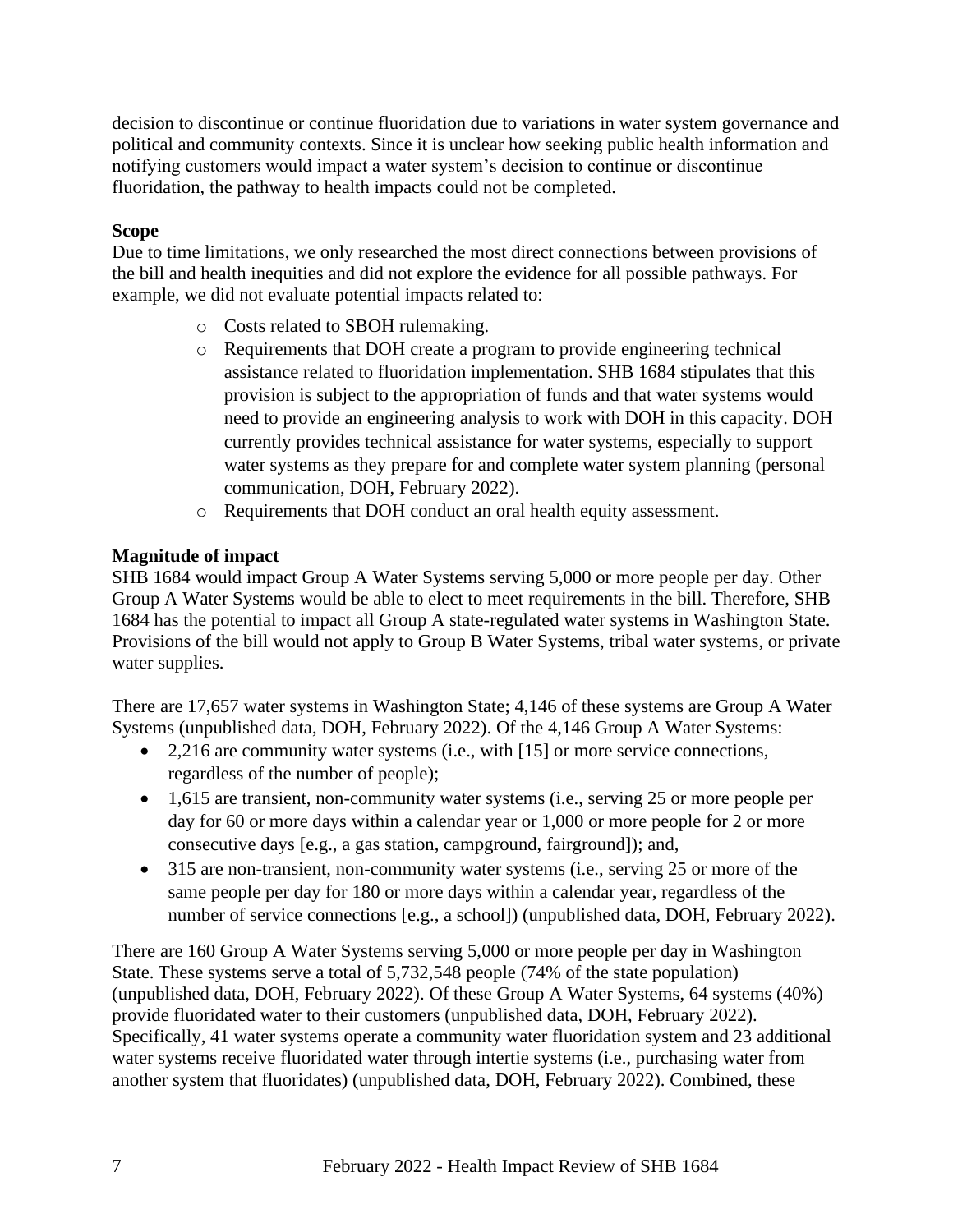Group A Water Systems serve a full-time residential population of 3,456,942 (45% of the state population) (unpublished data, DOH, February 2022).

The range of people living in Washington State receiving fluoridated drinking water varies by county. In some counties, as few as  $2\%$  of people receive fluoridated water.<sup>16</sup> In other counties, 80% of people receive fluoridated water.<sup>16</sup> Nineteen counties have at least 1 Group A Water System that provides fluoridated water.<sup>16</sup> Naturally-occurring fluoride is common in parts of Eastern Washington.<sup>16</sup> Two water systems reduce natural fluoride to reach the recommended fluoride concentration of 0.7 mg/L, including 1 system that removes fluoride from the water system and 1 that blends water sources (unpublished data, DOH, February 2022).

<span id="page-10-0"></span>While the provisions of SHB 1684 specifies a certain subset of Group A Water Systems that must meet each requirement, the bill has the potential to impact all Group A state-regulated water systems.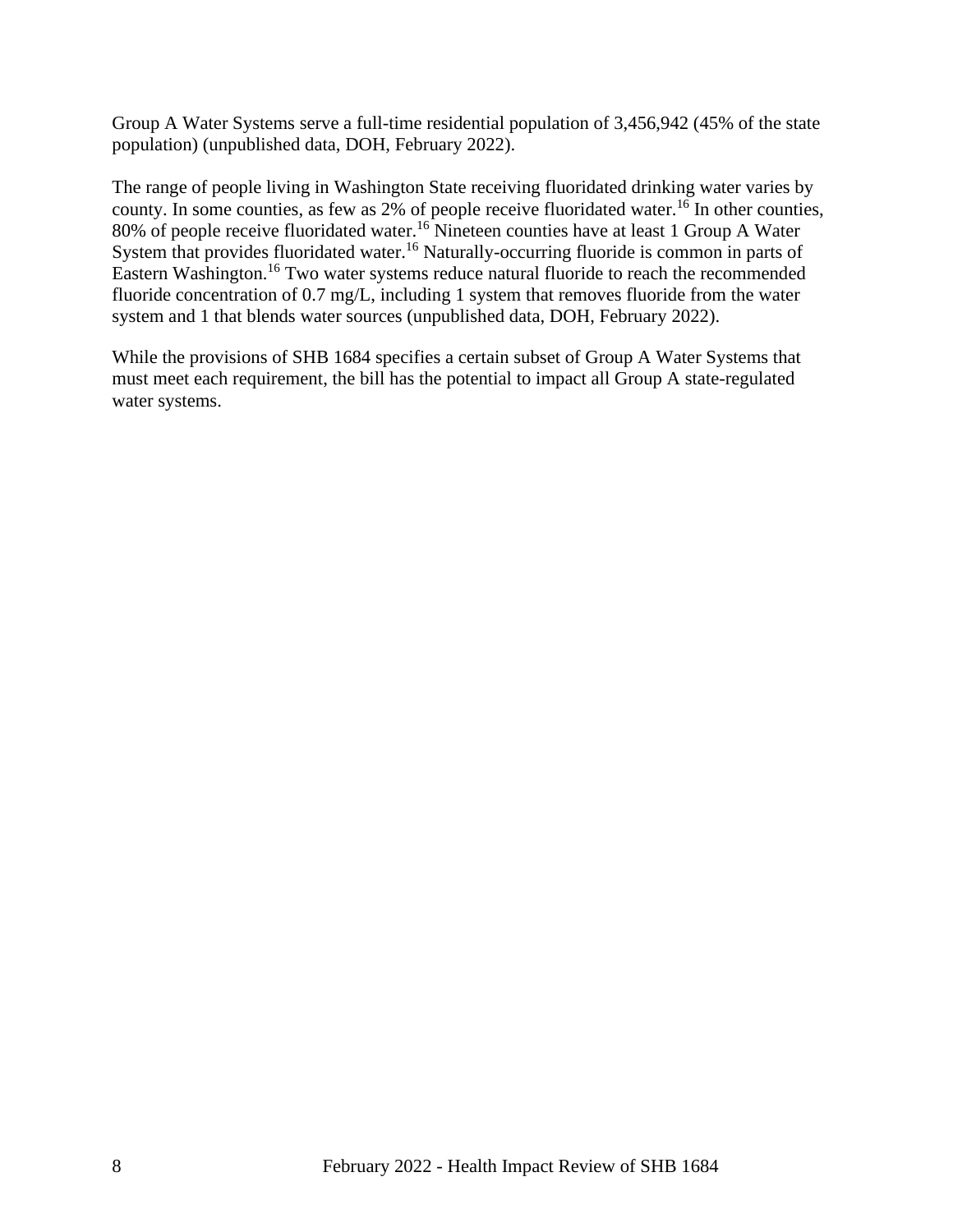# **Logic Model**

*Pathway 1: Cost analysis for community water fluoridation*



**SHB 1684**

Unclear \*

Not well researched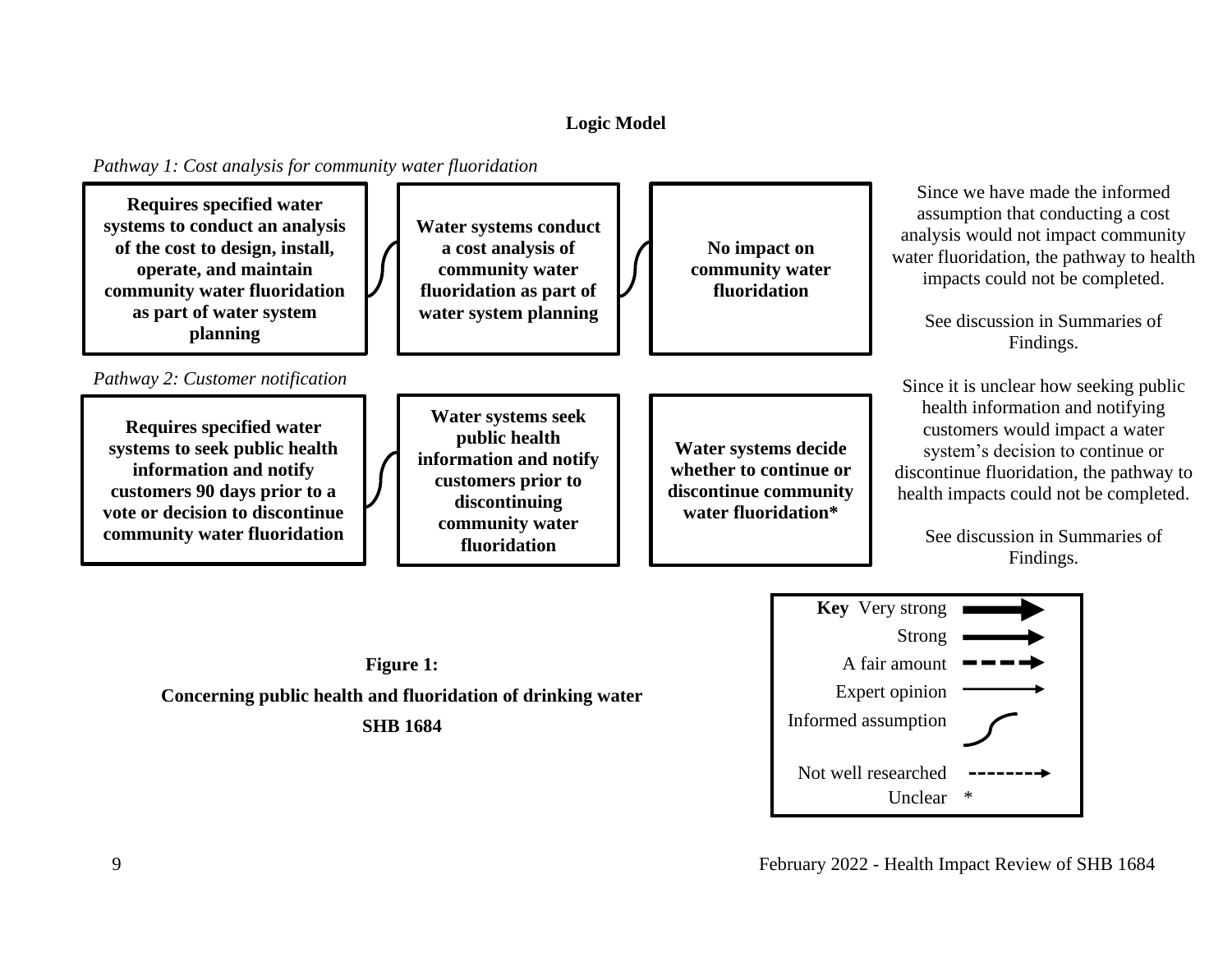#### **Summaries of Findings**

#### <span id="page-12-0"></span>**Pathway 1: Cost analysis for community water fluoridation**

#### **Would requiring specified water systems to conduct an analysis of the cost to design, install, operate, and maintain community water fluoridation as part of water system planning result in water systems conducting this cost analysis?**

We have made the informed assumption that requiring Group A Water Systems serving 5,000 or more people per day and that do not currently fluoridate to conduct an analysis of the cost to design, install, operate, and maintain community water fluoridation as part of water system planning would result in water systems conducting this cost analysis. This assumption is based on information from key informants representing water systems, including 3 people representing 3 water system associations (which each represent multiple water systems) and 4 people representing 3 individual water systems. Key informants represented a variety of water systems, including small and large systems and systems that do and do not currently provide community water fluoridation.

Under Washington State law, Group A Water Systems must submit a Water System Plan (WSP) to the Washington State Department of Health (DOH) for review and approval.<sup>17</sup> Once approved, the WSP is effective for up to 10 years unless DOH requests an updated plan.<sup>17</sup> DOH guidance notes that "[s]ome WSP elements are best developed by water system staff, while other plan elements must be completed by a [licensed Professional Engineer]" as required by WAC 246- 290-040.<sup>17</sup> Although some water systems employ engineers who can do this work, many systems contract with engineering firms to complete engineering components of their WSP (personal communications, February 2022).

Provisions of SHB 1684 would require Group A Water Systems serving 5,000 or more people per day and that do not currently fluoridate to conduct an analysis of the cost to design, install, operate, and maintain community water fluoridation as part of water system planning. The bill does not require water systems to consider benefits to public health or potential healthcare cost savings across the lifespan as part of this cost analysis. There are 119 Group A Water Systems serving 5,000 or more people per day that do not currently fluoridate (unpublished data, DOH, February 2022). However, 23 of these are intertied systems that provide fluoridated water to their customers by purchasing water from fluoridated systems (unpublished data, DOH, February 2022). Therefore, 96 Group A Water Systems serving 5,000 or more people per day do not currently fluoridate and would be required to meet this bill provision.

The bill also directs the State Board of Health (SBOH) to modify rules to support water systems to include community water fluoridation. Specifically, rules must include the recommended fluoride concentration as well as standards and procedures for maintaining the recommended fluoride concentration (i.e., necessary treatment facilities; a cost-benefit analysis of estimated capital start-up costs; record keeping, reporting, and testing requirements; and enforcement procedures). Key informants noted that SBOH rules already address many of the elements listed in the bill (e.g., recommended fluoride concentration; monitoring, record keeping, and reporting requirements) (personal communications, February 2022).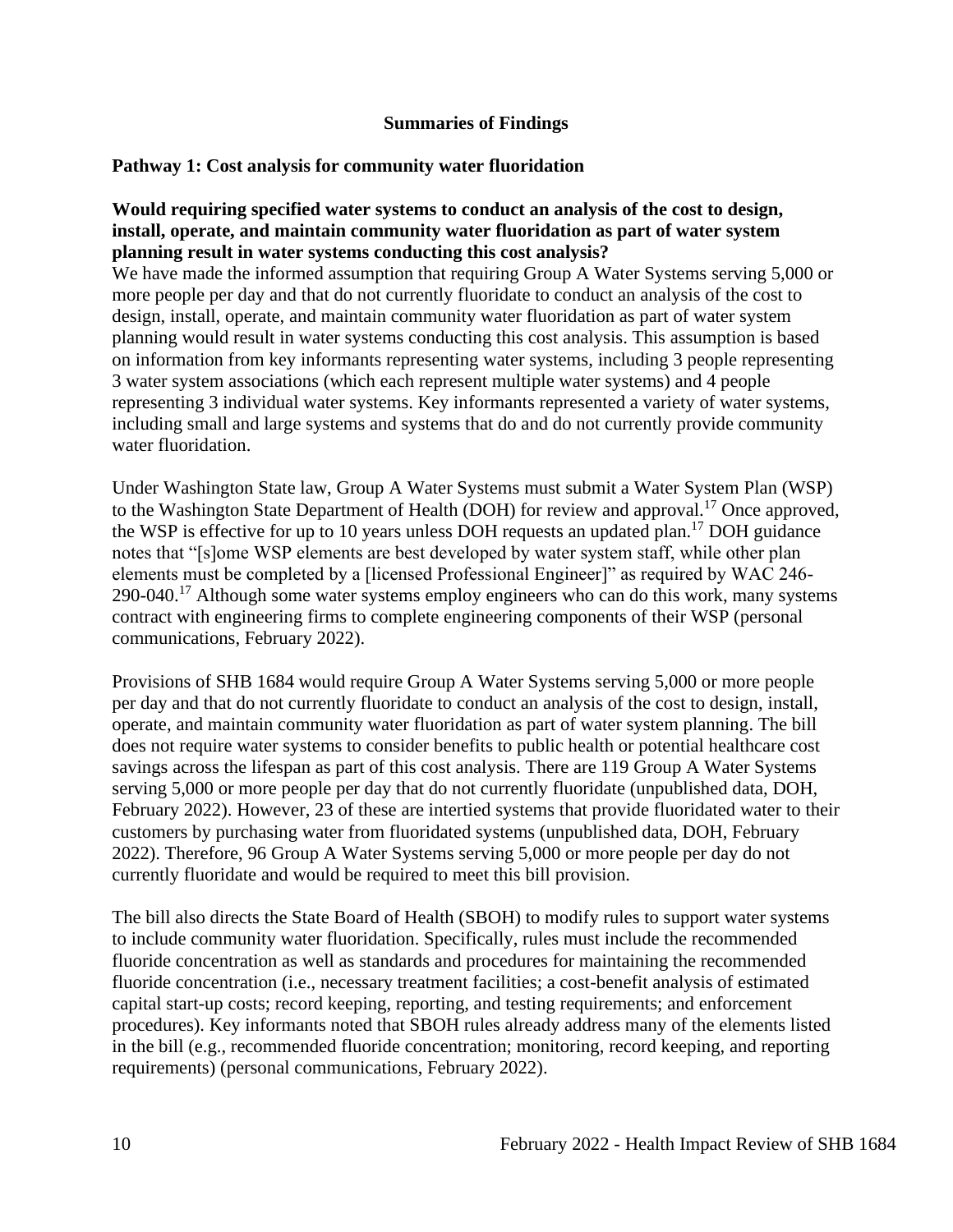If passed, key informants expect that most water systems would contract out the required analysis to an engineering firm, which may be an added cost for water system planning (personal communication, February 2022). Most Group A Water Systems have multiple water sources (an average of 2 sources per system, ranging from 1 to 65 sources per system), including both surface water and groundwater sources (personal communications, February 2022). In instances where sources are interconnected, it may be possible for water systems to fluoridate at a single point. However, in many cases, sources may need to be treated individually (personal communications, February 2022). Water systems will likely need to contract with an engineering firm to determine the appropriate design, process, and equipment needs for a fluoridation system (personal communications, February 2022). The cost of this work would likely vary by the size, capacity, and complexity of a water system (personal communications, February 2022).

The associated planning costs may also depend on whether an in-depth analysis is required or if a general estimate from a consultant is acceptable (personal communications, February 2022). For example, key informants noted a cost-benefit analysis could consider questions, including: what type of fluoridation system would make the most sense for the system (e.g., based on water source and chemistry); where would the equipment go; what types of space would be required; could the system be added to an existing structure; what equipment costs are involved; what maintenance is required; what type of monitoring would be required; are there security requirements; what energy costs are expected; and how much does fluoride cost? (personal communications, February 2022). Alternatively, the analysis could involve a few general assumptions to inform a high-level estimate (personal communications, February 2022). The Local Government Fiscal Note on the original version of the bill indicated that "the amount of additional work would vary between jurisdictions due to size of the jurisdiction, experience in similar kinds of analyses […] Therefore, the increase [in cost] to local government expenditures cannot be determined at this time."<sup>18</sup>

Lastly, key informants would not expect systems to conduct a cost analysis for community water fluoridation unless required to do so (personal communications, February 2022). Therefore, they would expect few, if any, systems not required by provisions in the bill to elect into this requirement (personal communications, February 2022). All key informants agreed that Group A Water Systems serving less than 5,000 people per day would not elect into provisions requiring an analysis of the cost to design, install, operate, and maintain community water fluoridation (personal communications, February 2022).

Overall, all key informants agreed that, if SHB 1684 were passed, Group A Water Systems serving 5,000 or more people per day and that do not currently fluoridate would conduct a cost analysis of community water fluoridation to meet the requirement.

#### **Would water systems conducting this cost analysis impact community water fluoridation?**

We have made the informed assumption that water systems conducting a cost analysis of community water fluoridation as part of water system planning would have no impact on community water fluoridation. This informed assumption is based on information from key informants representing a variety of water systems.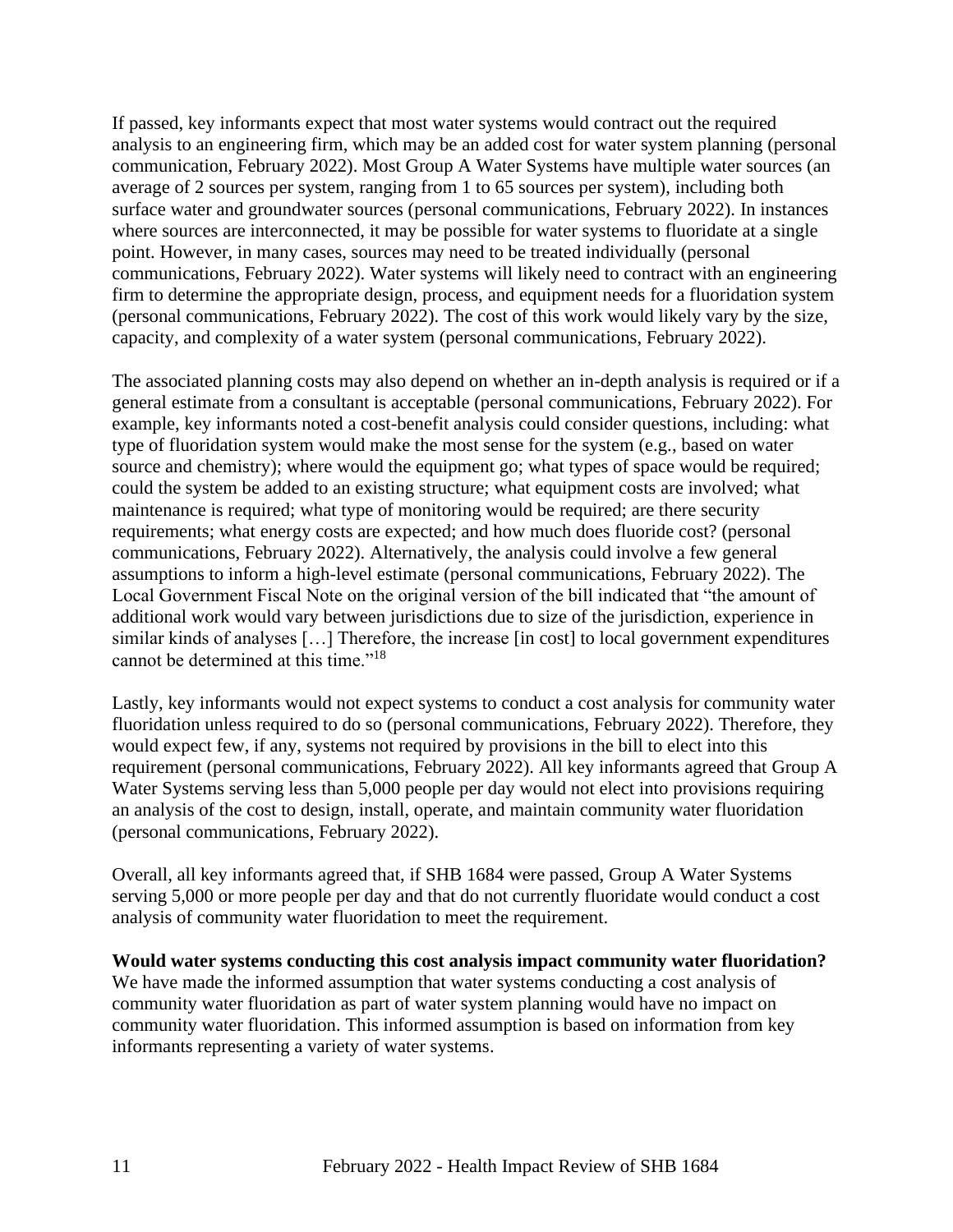SHB 1684 does not require community water fluoridation, and all key informants representing water systems stated that conducting a cost analysis would not result in a water system implementing community water fluoridation (personal communications, February 2022). While some key informants felt that a cost analysis could be necessary to inform future decisionmaking about community water fluoridation, all key informants stated that a cost analysis alone would be insufficient to result in a water system implementing community water fluoridation (personal communications, February 2022). One water system stated that, "absent a need or requirement to fluoridate either from a regulatory requirement, a policymaker decision, or a customer demand for it, it seems unlikely that conducting such an analysis alone would result in a water system implementing fluoridation" (personal communication, February 2022). Other key informants stated that water systems would not implement fluoridation unless required or mandated at the local, state, or federal level (personal communication, February 2022).

Since we have made the informed assumption that conducting a cost analysis would not impact community water fluoridation, the pathway to health impacts could not be completed.

### **Pathway 2: Customer notification**

#### **Would requiring specified water systems to seek public health information and notify customers 90 days prior to a vote or decision to discontinue community water fluoridation result in water systems taking these actions before discontinuing community water fluoridation?**

We have made the informed assumption that requiring Group A Water Systems serving 5,000 or more people per day to seek public health information and notify customers 90 days prior to a vote or decision to discontinue community water fluoridation would result in water systems taking these actions before discontinuing fluoridation. This assumption is based on information from key informants representing a variety of water systems.

Under current Washington State law, a water system that decides to discontinue a community water fluoridation program is required to notify DOH.<sup>8</sup> Provisions in SHB 1684 would require Group A Water Systems serving 5,000 or more people per day that are considering discontinuation of community water fluoridation to seek related public health information about community water fluoridation from DOH or local health jurisdictions. Water systems would also be required to notify customers at least 90 days prior to a vote or decision to discontinue fluoridation and provide the results of the public health findings to customers. There are 64 Group A Water Systems serving 5,000 or more people per day that currently fluoridate (unpublished data, DOH, February 2022) and would need to meet these requirements if they were to consider discontinuing fluoridation.

Key informants stated that water systems typically have established working relationships with DOH and local heath jurisdictions. For example, water systems must work with DOH on a variety of reporting and monitoring procedures. Key informants explained that water systems work with local health jurisdictions around various water quality topics (boil water advisories, use of emergency water supplies, etc.) and are familiar with seeking public health information and language to inform public notification (personal communications, February 2022). Moreover, key informants felt that water systems that currently fluoridate are likely already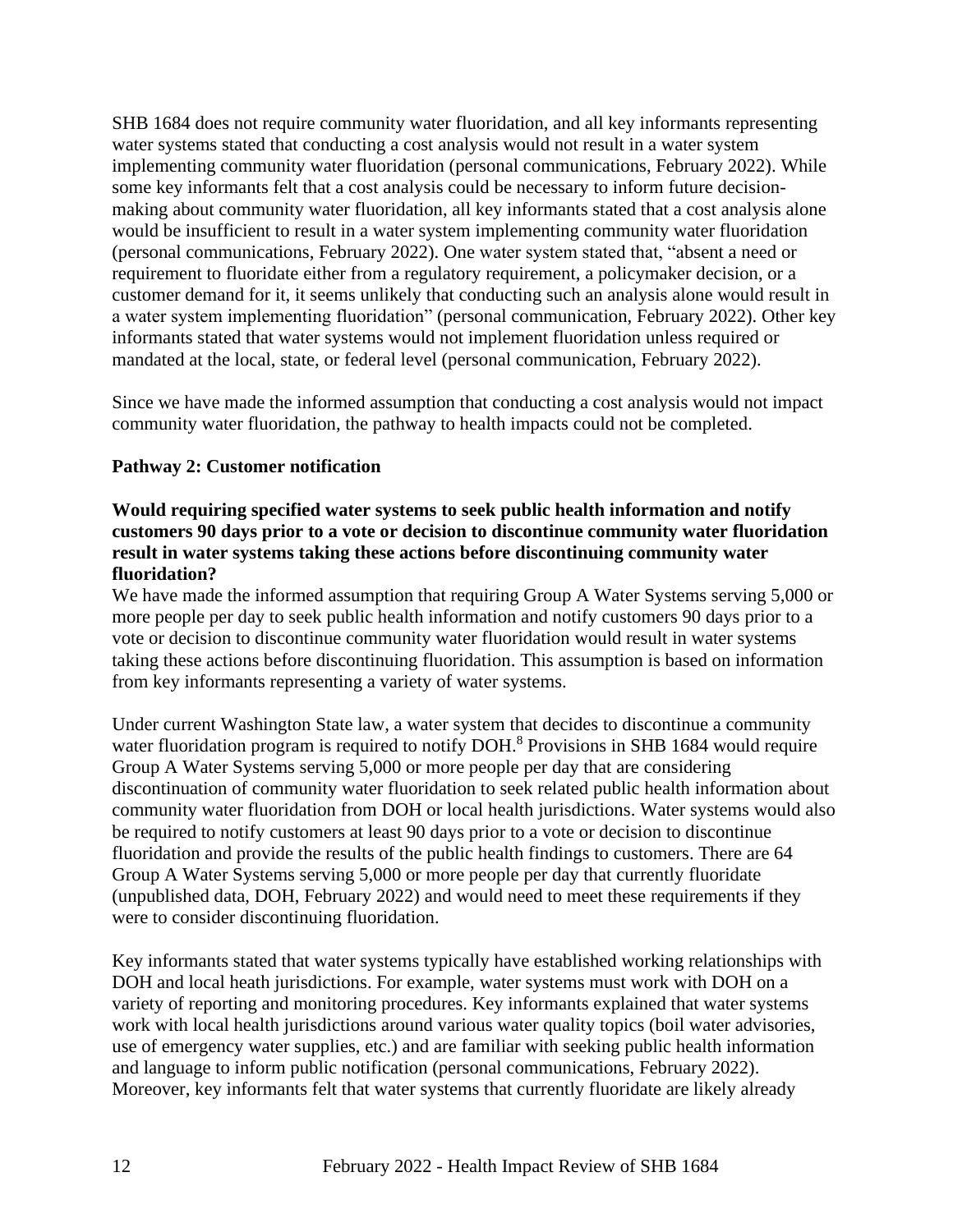aware of public health information related to community water fluoridation (personal communications, February 2022). However, water systems expressed differing views on whether public health was a part of their mission (personal communications, February 2022), so the relationship with DOH and local health jurisdiction may vary by water system.

Key informants noted there may be specific instances that could result in consideration of discontinuation of community water fluoridation (e.g., aging structures and associated maintenance costs) (personal communications, February 2022). However, most key informants felt it is unlikely that water systems currently providing community water fluoridation would choose to discontinue fluoridation (personal communications, February 2022). Since 2013, 2 Group A Water Systems serving 5,000 or more people per day have discontinued community water fluoridation as a result of political or community actions (personal communication, February 2022).

Since all key informants stated that water systems would meet these provisions if required, we have made the informed assumption that requiring Group A Water Systems serving 5,000 or more people per day to seek public health information and notify customers 90 days prior to a vote or decision to discontinue community water fluoridation would result in water systems taking these actions before discontinuing community water fluoridation.

### **Would seeking public health information and notifying customers 90 days prior to a vote or decision to discontinue community water fluoridation impact a water system's decision to discontinue fluoridation?**

There is unclear evidence for how seeking public health information and notifying customers 90 days prior to a vote or decision to discontinue community water fluoridation would impact a water system's decision to discontinue or continue fluoridation due to variations in water system governance and political and community contexts.

Generally, key informants felt that requiring customer notification 90 days prior to a vote or decision to discontinue fluoridation could inform or be considered in a water system's decisionmaking (personal communication, February 2022). However, key informants emphasized that authorizing environment and governance structure varies by water system, so the extent to which public input could impact decision-making would be difficult to quantify as decision-making and public involvement varies by governance structure (personal communications, February 2022). One water system stated that their governance structure would require a citizen's initiative for the water system to discontinue fluoridation (personal communication, February 2022). Another system stated that decisions about fluoridation would require a vote by an elected board that represents the community served by the water system (personal communication, February 2022). Yet another stated that, "if we already had the infrastructure for fluoridation in place, we would only discontinue fluoridation if we were regulated to do so" (personal communication, February 2022). Therefore, how a water system is structured and makes decisions may impact the extent to which public input is considered in the decision-making process.

Similarly, key informants also explained that, under some governance structures, not all customers may be able to impact decisions as some communities receive water from a system outside of their jurisdiction (personal communications, February 2022). For example, Tacoma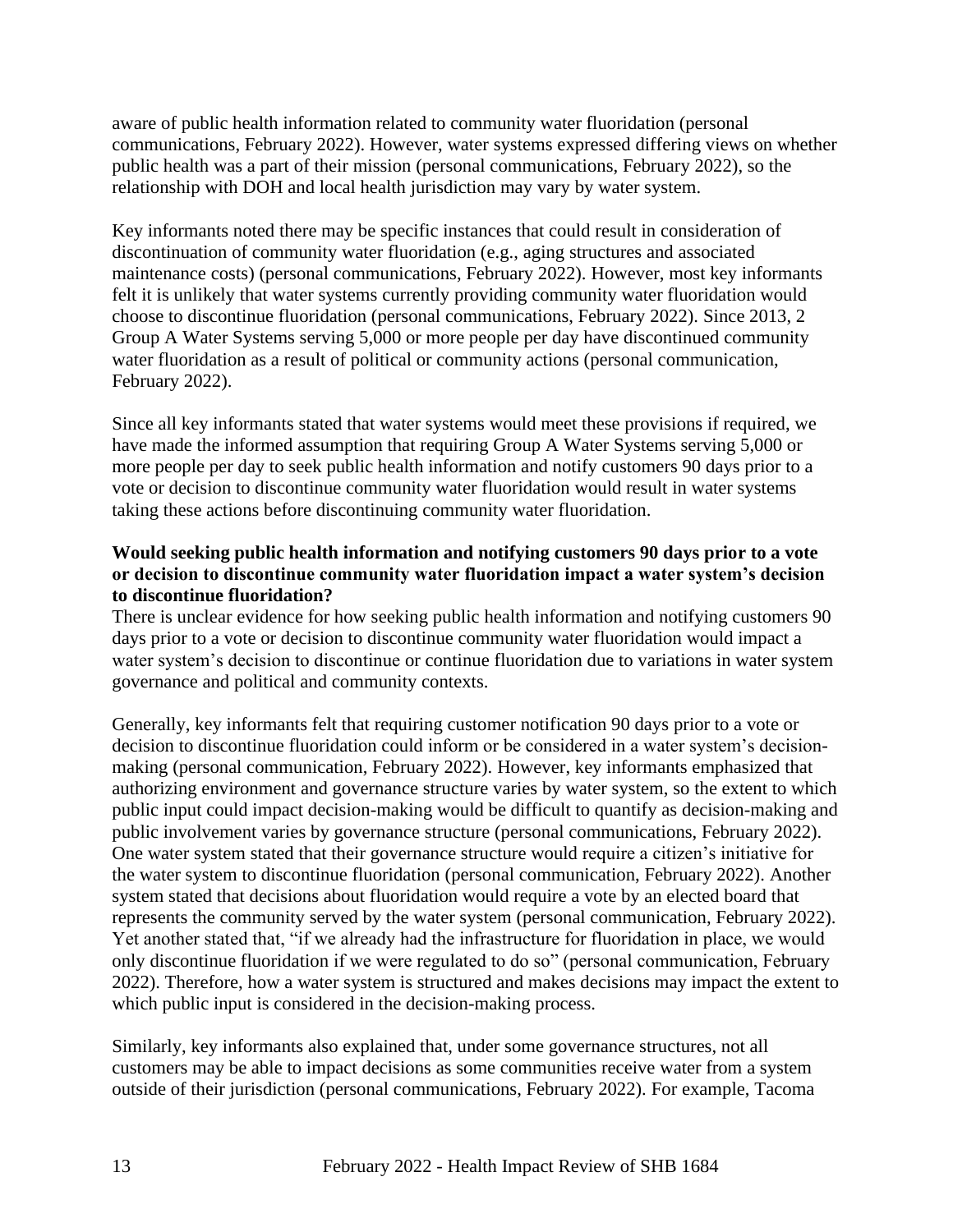Public Utilities and Seattle Public Utilities provide water to some areas of Pierce and King Counties outside of their respective city limits. Under the provisions of SHB 1684, a water system would only be required to provide notification to the city or municipality purchasing their water as a customer. For instance, the City of Bellevue is intertied with Seattle Public Utilities and is their customer. The bill language would require Seattle Public Utilities to notify City of Bellevue before discontinuing fluoridation but would not require notification of customers receiving water from the City of Bellevue. Another water system shared that, if their system were considering a change, not all customers in the system would be represented in a vote, as some customers live outside of city limits (personal communication, February 2022). However, key informants felt that most water systems, especially systems serving 5,000 or more customers per day, would likely provide notification to all water system users regardless of the bill provisions (personal communication, February 2022). However, customers receiving water through intertied systems may not be able to vote or otherwise influence a water system's decision to discontinue or continue fluoridation unless the water system chose an approach that engaged those customers (personal communication, February 2022).

All key informants emphasized that community water fluoridation is a polarizing topic for communities (personal communications, February 2022). Key informants shared that public opinion on community water fluoridation has changed over time and varies community to community (personal communications, February 2022). A media article cited a report by the Centers for Disease Control and Prevention (CDC) which documented the history of fluoride referendums nationally and the fluctuation of support and opposition for community water fluordiation.<sup>19</sup> Their analysis found that 41% of proposed referendums related to fluoride were adopted in the 1950s and 1960s, 36% were adopted in the 1980s, 59% were adopted in the 1990s, and 39% were adopted in the 2000s.<sup>19</sup> Therefore, a water system's decision to discontinue or continue water fluoridation would likely depend in part on public opinion and whether the community was vested in discontinuing or continuing community water fluoridation.

<span id="page-16-0"></span>Since customer notification and input may vary by governance structure and since public opinion may influence the directionality of a water system's decision to discontinue or continue fluoridation, it is unclear how seeking public health information and notifying customers 90 days prior to a vote or decision to discontinue community water fluoridation would impact a water system's decision to discontinue or continue fluoridation. Therefore, the pathway to health impacts could not be completed.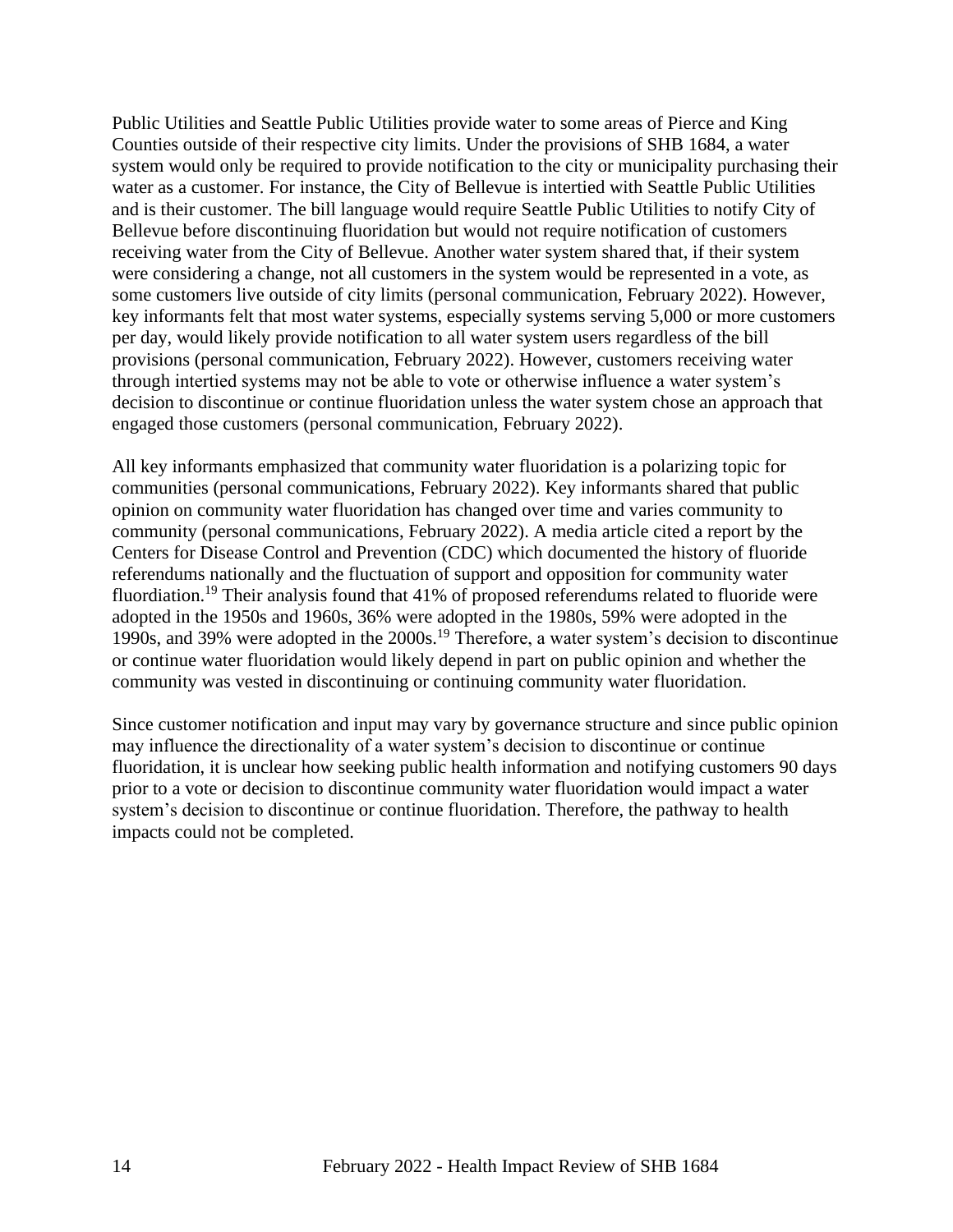# **Annotated References**

# 1. **Fluoride: Fact Sheet for Health Professionals. 2021; Available at:**

**[https://ods.od.nih.gov/factsheets/Fluoride-HealthProfessional/.](https://ods.od.nih.gov/factsheets/Fluoride-HealthProfessional/) Accessed 1/31/2022.**

The National Institutes of Health, Office of Dietary Supplements maintains a fact sheet about fluoride for health professionals, including background information, recommended intake levels, health benefits and risks, and dietary sources of fluoride.

# 2. **Overview of the Safe Drinking Water Act. 2021; Available at:**

**[https://www.epa.gov/sdwa/overview-safe-drinking-water-act.](https://www.epa.gov/sdwa/overview-safe-drinking-water-act) Accessed 1/31/2022.** The U.S. Environmental Protection Agency (U.S. EPA) provides information about the 1974 Safe Drinking Water Act.

# 3. **National Primary Drinking Water Regulations. 2021; Available at:**

**[https://www.epa.gov/ground-water-and-drinking-water/national-primary-drinking-water](https://www.epa.gov/ground-water-and-drinking-water/national-primary-drinking-water-regulations)[regulations.](https://www.epa.gov/ground-water-and-drinking-water/national-primary-drinking-water-regulations) Accessed 1/31/2022.**

The U.S. Environmental Protection Agency (U.S. EPA) outlines contaminants regulated by the National Primary Drinking Water Regulations, including fluoride.

### 4. **Community Water Fluoridation--Public Health Service Recommendation. 2021; Available at: [https://www.cdc.gov/fluoridation/faqs/public-service-recommendations.html.](https://www.cdc.gov/fluoridation/faqs/public-service-recommendations.html) Accessed 1/31/2022.**

The U.S. Public Health Services recommended concentration of fluoride in drinking water is 0.7 mg/L "to prevent tooth decay in children and adults while reducing the risks for children to develop dental fluorosis."

# 5. **Healthy People 2030: Increase the proportion of people whose water systems have the recommended amount of fluoride -- OH-11. 2020; Available at:**

**[https://health.gov/healthypeople/objectives-and-data/browse-objectives/health](https://health.gov/healthypeople/objectives-and-data/browse-objectives/health-policy/increase-proportion-people-whose-water-systems-have-recommended-amount-fluoride-oh-11)[policy/increase-proportion-people-whose-water-systems-have-recommended-amount](https://health.gov/healthypeople/objectives-and-data/browse-objectives/health-policy/increase-proportion-people-whose-water-systems-have-recommended-amount-fluoride-oh-11)[fluoride-oh-11.](https://health.gov/healthypeople/objectives-and-data/browse-objectives/health-policy/increase-proportion-people-whose-water-systems-have-recommended-amount-fluoride-oh-11) Accessed 2/3/2022.**

Healthy People 2030 provides background information about tooth decay and fluoride.

# 6. **Murthy V.H., Collins F.S., D'Souza R. Oral Health in America: Advances and Challenges. National Institutes of Health; December 2021.**

This 2021 follow up to the Surgeon General's 2000 Report on Oral Health in America explores oral health in the U.S. over the last 20 years. It is the result of two years of research and the work of more than 400 contributors.

### 7. **U.S. Department of Health & Human Services. Oral Health Conditions. 2020; Available at: [https://www.cdc.gov/oralhealth/conditions/index.html.](https://www.cdc.gov/oralhealth/conditions/index.html) Accessed 3 February, 2022.**

This CDC web page provides a high-level overview of oral health conditions including cavities (tooth decay), gum (periodontal) disease, and oral cancer. For example, while "cavities are largely preventable, they are one of the most common chronic diseases throughout the lifespan."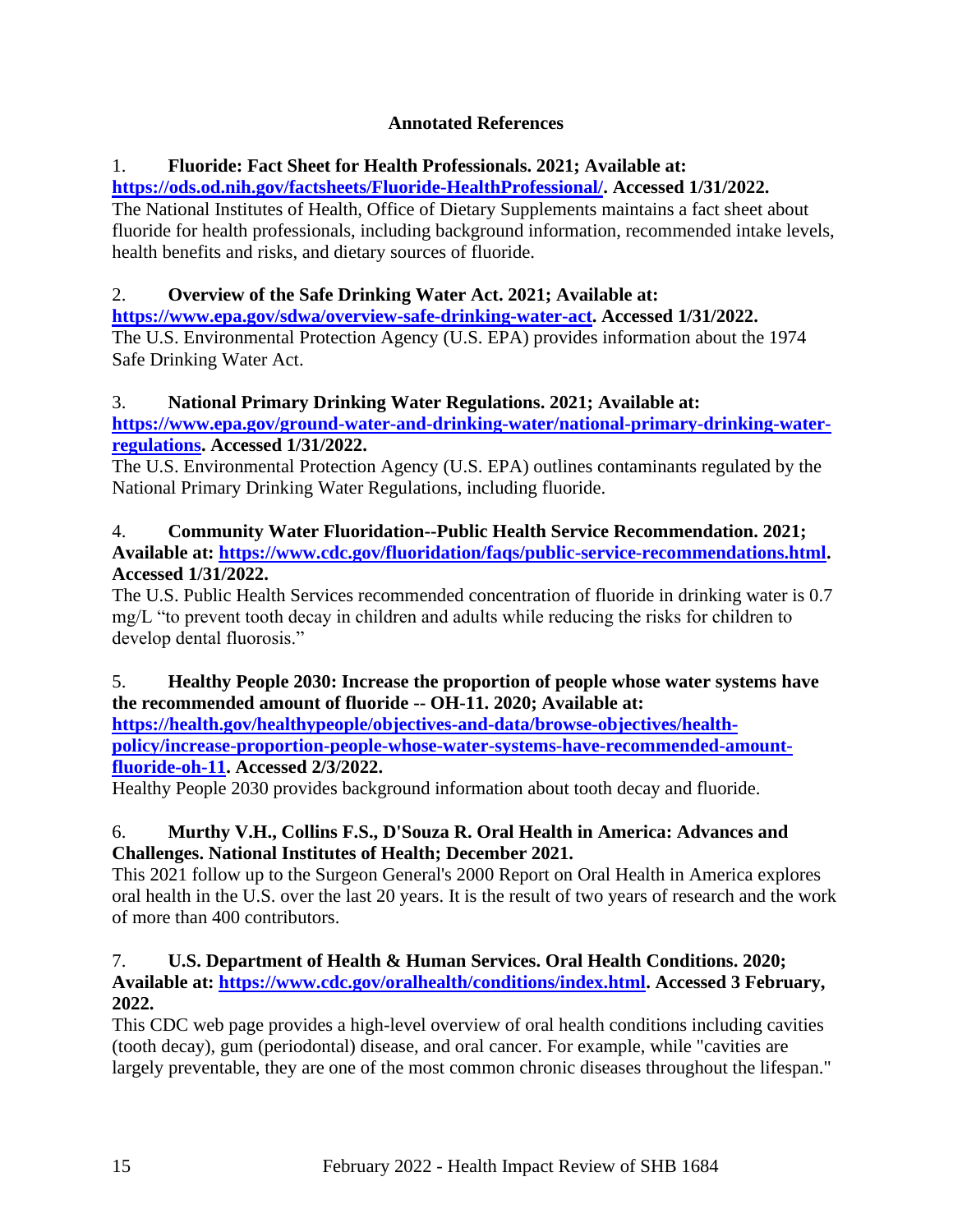It also notes that "[o]ral conditions are frequently considered separate from other chronic conditions, but these are actually inter-related."

# 8. **Washington State Board of Health. WAC 246-290-460 Group A Public Water Supplies, Part 5. Water System Operations, Fluoridation of drinking water. 2019.**

WAC 246-290-460 pertains to the fluoridation of drinking water.

# 9. **Washington State Department of Health, Office of Drinking Water. Fluoride: Is my drinking water fluoridated? Tumwater, WA. 2018.**

The document is a public-facing Question & Answer resource regarding fluoridated water in Washington State.

### 10. **Washington State Legislature. Chapter 70A.125 RCW--PUBLIC WATER SYSTEMS—PENALTIES AND COMPLIANCE. 2020.**

Chapter 70A.125 RCW outlines requirements for public drinking water systems.

# 11. **WAC 246-290-100 Group A Public Water Supplies, Part 2. Engineering and Planning Documents, Water system plan.**

WAS 246-290-100 pertains to requirements for water system plans.

12. **State of Iowa General Assembly. House File 390, An act relating to notice requirements prior to discontinuing fluoridation in a public water supply system. 2021.** Iowa House File 390 requires water systems to notify customers 90 days prior to discontinuing community water fluoridation.

# 13. **Missouri General Assembly. Chapter 640.136. Fluoridation modification, notification to department and customers. 2016.**

Under Missouri law Chapter 640.136. Fluoridation modification, notification to department and customers, water systems are required to notify customers 90 days prior to a vote to modify community water fluoridation.

# 14. **State of Tennessee. Code 68-221-708 Notification to public and regulatory agencies. 2021.**

Tennessee Code 68-221-708 requires water systems to notify the public 30 days prior to discontinuing community water fluoridation.

# 15. **New York State Senate. Public Health Chapter 45, Article 11, Title 1: Section 1100- A Fluoridation. 2015.**

In 2015, New York State passed Public Health Chapter 45, Article 11, Title 1: Section 1100-A Fluoridation. Among other provisions, the law outlines requirements for public notification prior to discontinuing community water fluoridation.

# 16. **Washington State Department of Health, Office of Drinking Water. Fluoridated**

**Drinking Water, 2018 Washington State Health Assessment. Tumwater, WA. 2018.** The document provides an overview of fluoridation in Washington State's drinking water.